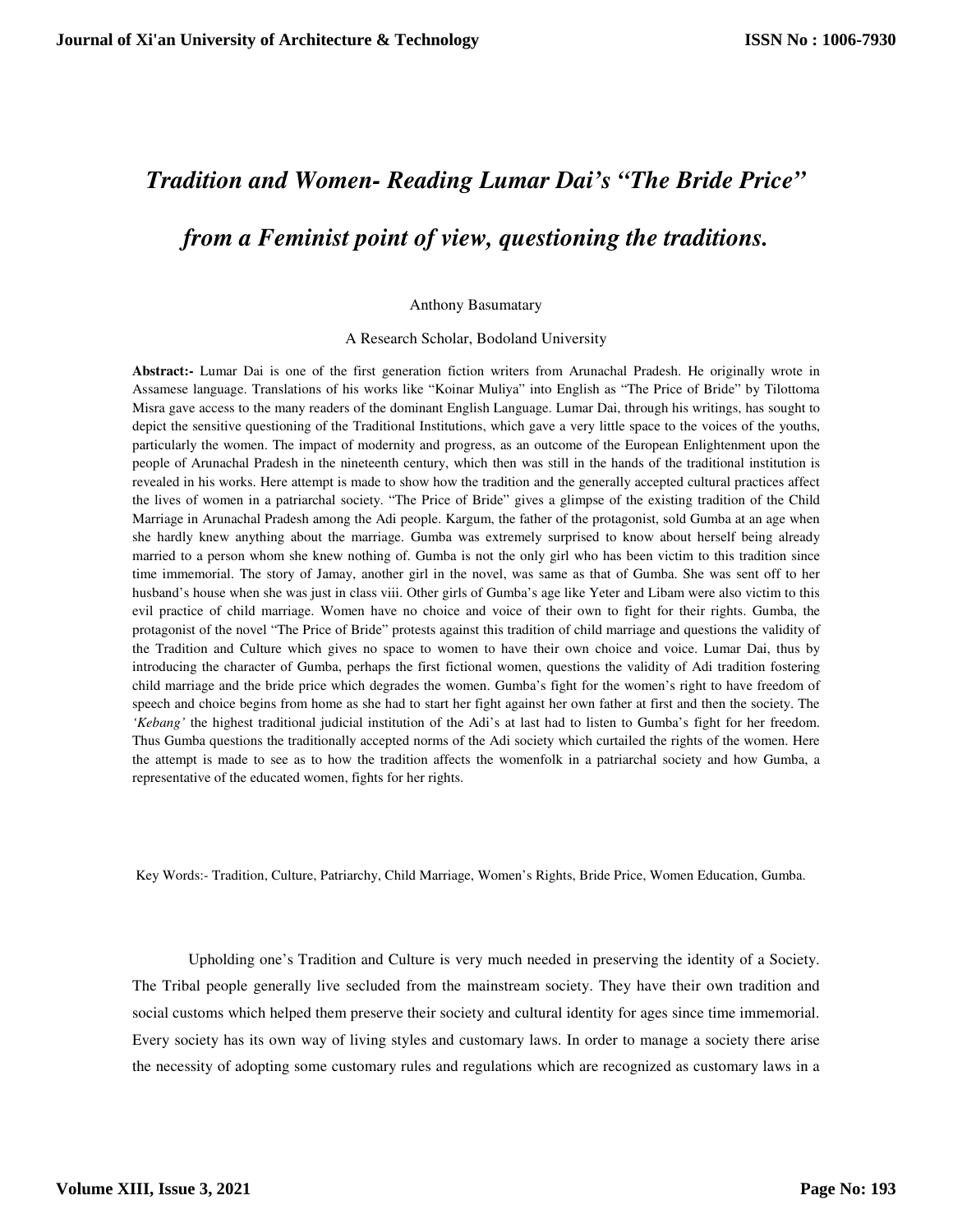society. These Customary laws have helped a society to overcome many hurdles in their way to civilization. The entire life of a person is surrounded by dos and don'ts laid down by the society for its better managements. These laws controls and influencers the entire lifestyle of a person from his birth to death. There are rituals and customs that help a person to grow in accordance to the norms of a particular society. Adi people have their own traditions and social customs too. The customary laws and rituals influence one's birth, marriage and the way of life and the death itself. All the rituals related to birth, death, marriage etc. have tremendous social significance. In the book "History and Culture of The Adi's" Dr. Tai Nyori writes about the Functioning mechanism of the Adi Society. In other words The Adis have their own way of Administrative system which helped them maintain their Society in the midst of many adversities. Dr. Nyori writes "The traditional and customary laws of the Adi Society are executed by the *Kebangs* acted as courts". (History and Culture of the Adi's, chapter V, pge-156) Dr. Niyori defines *Kebang* as-"Theoretically the *Kebang* is a democratic institution and all the members of the village have to take part in it."(History and Culture of the Adi's, chapter V, pge- 134) He further says- "Every Adi village (*dolung*) is run by a Council called *Kebang.* All the adult members of the village are its members and they participate in the sessions of the *Kebang*. The Deliberations of the *Kebang* are guided by the elders of the council who are known as the *Kebang-abus*. Thus, the Kebang has a collective leadership". (History and Culture of the Adi's, chapter V, page- 133). Thus, Kebang forms an important mechanism of Adi Administrative System. All administrative system such as Administrative, Judicial, Political, and giving Judicial and Civil Justice are carried out by the Kebang in Adi Society. There are three types of *Kebang* in Adi Society, namely the "*Dolung-Kebang*"(village court), "*Bango Kebang* (court of an area), and the "*Bogum-bokang Kebang* (the court of the whole tribe), This analysis is made to understand how the customary laws and traditional customs affected the lives of women in Adi Society through exploring the agony faced by the women characters in Lumar Dai's novels. The women characters in Lumar Dai's novels and their fictional experiences are very much representative and shows how some of the traditional administrative mechanism can be dangerous to the progress of modern generation, particularly the women in a patriarchal society. The novels taken for study in this research work reveals how, in many cases in spite of promising equal rights, women become the victim of some the traditions and customary laws. Because, in most of the cases, the so called the burden of Cultural Identity, is borne by women alone.

Exploring the impact of Tradition upon a Society, this analysis tries to unearth the viability of Tradition in present scenario upon the Adi Society, particularly the women. Reading of Lumar Dai's "The Bride Price", from a Feminist point of view, questioning the tradition and its validity in the light of the welfare of the Women interest, reveals how the tradition being regarded as the pillar of identity of a society can be so dangerous means of women discrimination. So many crimes, in the name of upholding the tradition and culture are being executed against women. Lumar Dai reveals these issues where tradition stands on the way to women emancipation and making them competent to face the present situation of the competitive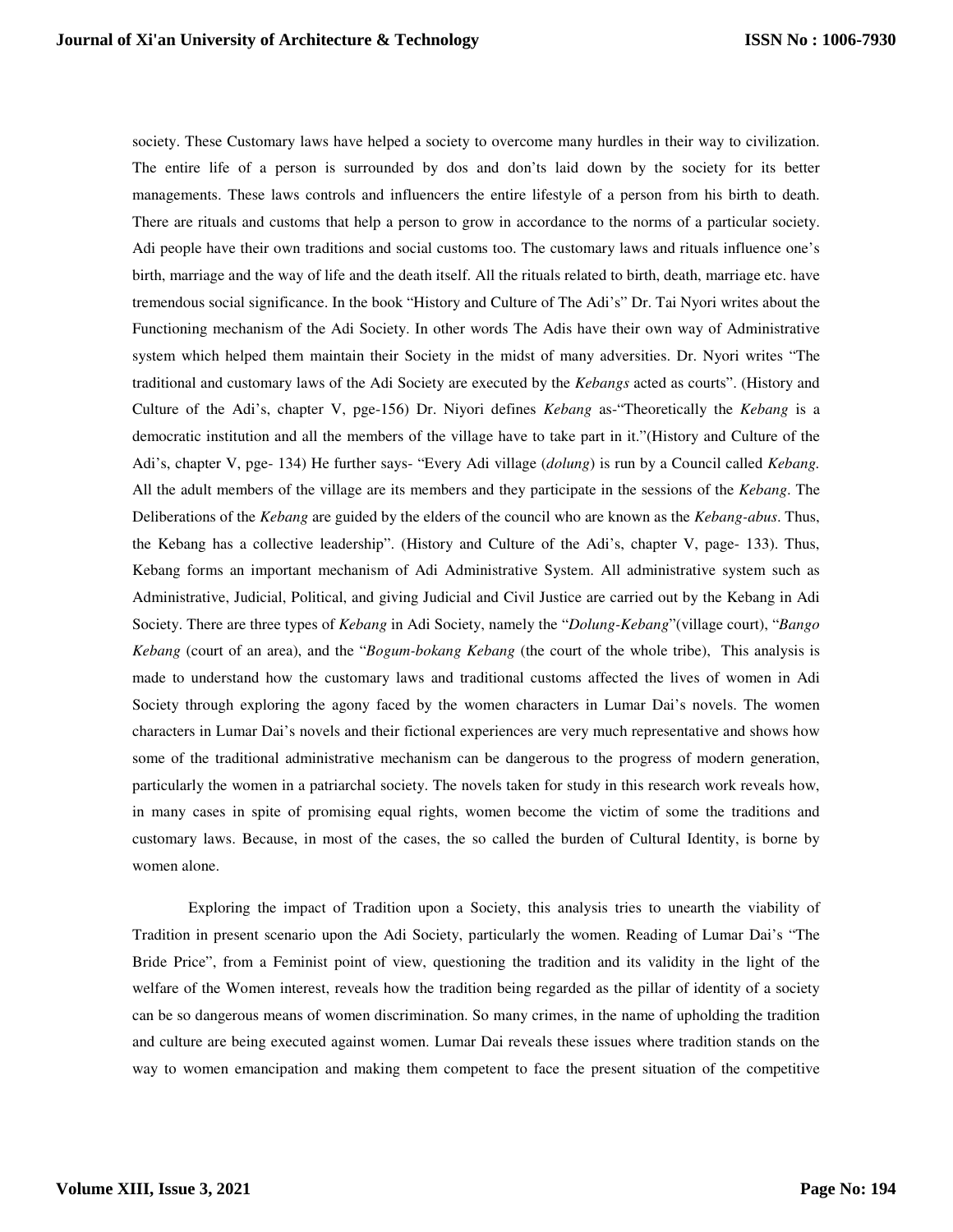world. Lumar Dai, in his "The Price of Bride", particularly deals with these issues of Adi Society where he reveals the evil impact of the tradition like Bride Price and Child Marriage ruined the lives of many women in Adi Society of Arunachal Pradesh. A close reading of his novels like "Paharor Xhile Xhile (1960)", "Prithivir Hanhi (1962-63)", "Mon Aru Mon (1965)", and "Koinar Mulya"(1975-76), reveals women being victimized in different stages of Adi Society in the name of upholding the Tradition. The burden of promoting the Culture and Tradition of a Society is somehow imposed upon the Women. The Oxford Dictionary of Literary Terms defines Feminism as "A mode of literary and Cultural discussion and reassessment inspired by modern Feminist thoughts from which has developed since 1970s not a method of interpretation but an arena of debate about the relation between literature and Socio-Cultural subordination borne by women as writers, readers or fictional characters within a male dominated social order". In the light of such interpretation Lumar Dai's "The Price of Bride" is a sincere attempt questioning the socially accepted norms of Child Marriage, Bride Price and its impact upon the women. A close reading of the text reveals that Kargum, the father of the protagonist, is the true representation of the Patriarchal Social Structure of the Adi Society. He does not provide any space to his wife and daughters. At the beginning of the novel itself he is seen as recounting the days when he sold his daughter. He was rather afraid of her daughter's education which might change her mind and might go with other boys if she is grown up. So, the best thing for him is to send his daughter to her husband, to whom he had sold his daughter in her childhood itself about which his daughter knew nothing of. Kargum is perhaps afraid that if his daughter marries other boy he will have to repay the Bride Price with fine. Because according to the Adi Civil Laws under section Personal Law no  $7(a)$ , it is said "If a women indulges" in adultery, the husband may Divorce her and he is entitled to get back the bride-price. If the person involved it adultery likes to marry the woman, he will have to pay the Bride-Price to the husband". (History of The Adi's page 154) All these decisions are taken up by the Kebang. Same law is applicable to Gumba if she refused to go to her husband's house. So Kargum decides to send his daughter Gumba to her husband Dakto's house. If she denies the marriage Kargum will have to return the bride-price and will have to face the *Kebang,* which will be a disgrace to him. He is seen determined to send his daughter to her husband's house. This is how Kargum represents the very patriarchal dominance upon his daughter and wife. Gumba's plight is representative. If not all, many women in Arunachal Pradesh faced this ordeal of child marriage and the bride price for a long time. Unfortunately no women dared to question this custom before, and if someone did the outcome was terrible. Men folk, being the part of the imposing mechanism of this tradition, did not think it necessary for consideration. This tradition was considered as a part of their custom and a part of their cultural identity. It was perhaps Lumar Dai, who for the first time questioned this tradition fictionally in "Koinar Mulliya" or "The Bride Price" and send a wave of voice for women emancipation. The educated sections of the Adi People were awoken by reading Dai's book. The readers were made to think over the plight of Gumba, the protagonist, and refer it to the happenings of their society. If not all, the educated women of the Adi Society began to question the validity of the tradition of the child marriage and the giving and accepting the bride price. Lumar Dai, carefully takes up the task of reforming his society of such tradition of his society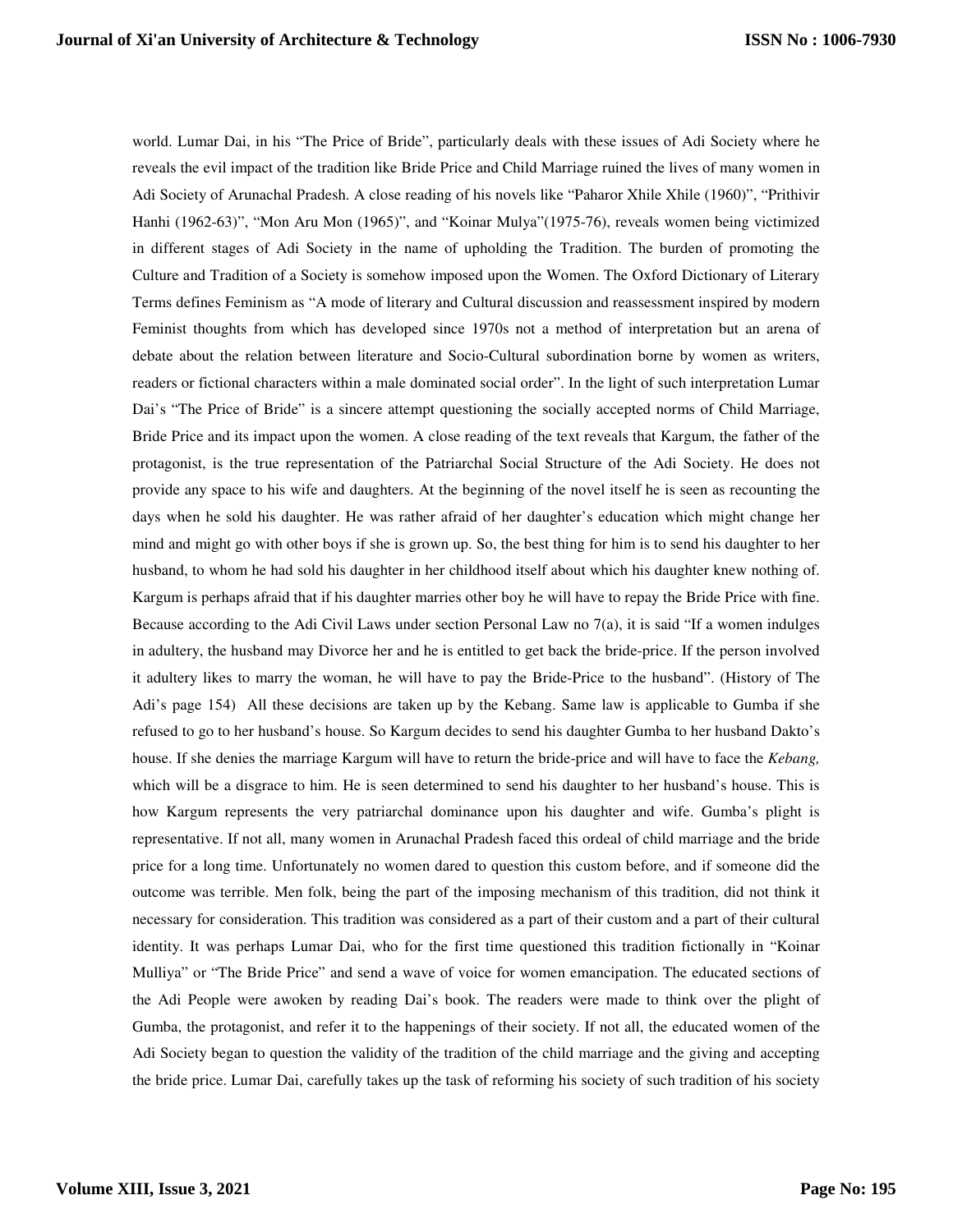which is set degrade the women value. By creating the fictional character Gumba, and showing her plight as a woman due to the burden of cultural identity, Lumar Dai successfully draws the attention of his readers and thus creates awareness by making them participate in ordeals faced by her. Gumba, at the beginning, was not aware of herself being the victim of the child marriage and the bride price. She was rather more concern about the situation of her other friends of her age who were long married before and the live example of the victims of child marriage in front of her. She being an educated girl questions the validity of the tradition which victimized them. But when she realized her own condition and how she also had been married in her childhood, she was shocked and had to fight at her own house first. Because the system was so strongly rooted in the society that it has spread to every household. So Gumba had to fight against her own father to fight this system in the society. Every word used by Gumba shows the magnitude of the pain she is undergoing and pierces the reader's heart. Gumba's voice is beaconing and invites the readers to participate in the fight against the evils of the tradition that do not provide space to the young generation, particularly the women.

In the Book "Marriage and Culture, Reflections from Tribal Societies of Arunachal Pradesh by Tamo Mibang and M.C. Beherah" D. K. Duarah in his essay "Aspects of Child Marriage in Arunachal Pradesh- A Study in Tradition and Transition" talks about the existence of the child marriage in Arunachal Pradesh. He says that "The Child Marriage is prevalent mostly among the Tani group of tribes namely Adi, Apatani, Nyishi, Hill Miri, Tagin and the Mishmis" (Marriage and Culture Vol-II pg-441). He also talks about the evil impacts of the child marriage upon the women folk in Arunachal Pradesh. He mentions five reasons or the factors promoting the Child Marriage and the Polygamy in Arunachal Pradesh. These Factors as mentioned by D.K. Duara are- i) Tradition and Compulsion, ii) Social System and Status iii) Economy and the Bride Price iv) Security and Sanctity and v) Custom and Comfort(Ibid 442)`. Duarah says that in the name of maintaining the so called Tradition, the Child Marriage system has been continued by majority of the tribes in Arunachal Pradesh. In such practice the consent of the girl is never taken into consideration which has adversely affected the society. This is shown by Lumar Dai in his the Bride Price. Gumba is shown as a victim to such evil practice in the Bride Price. This Child Marriage is practiced also to maintain Social System and the status. In a patriarchal society of Arunachal Pradesh a person's Social status was counted by the number of wives a person keeps. This very practice encouraged Polygamy and promoted Child Marriage. Besides this the agrarian economy demands more number of working labors. This encouraged polygamy among the tribes. It is also seen that these people gave importance to security and Sanctity of women. Child marriage, as they thought it to be, helped them to maintain the sanctity of a girl as betrothed girl would not engage anyway in pre-marital physical relationship. Such issues related to Child Marriage and its evil impact upon the family and the society is vividly depicted in the books studied here. Marriage as a Social Institution plays an important role in molding the Society. However the existence of Polygamy and Child Marriage has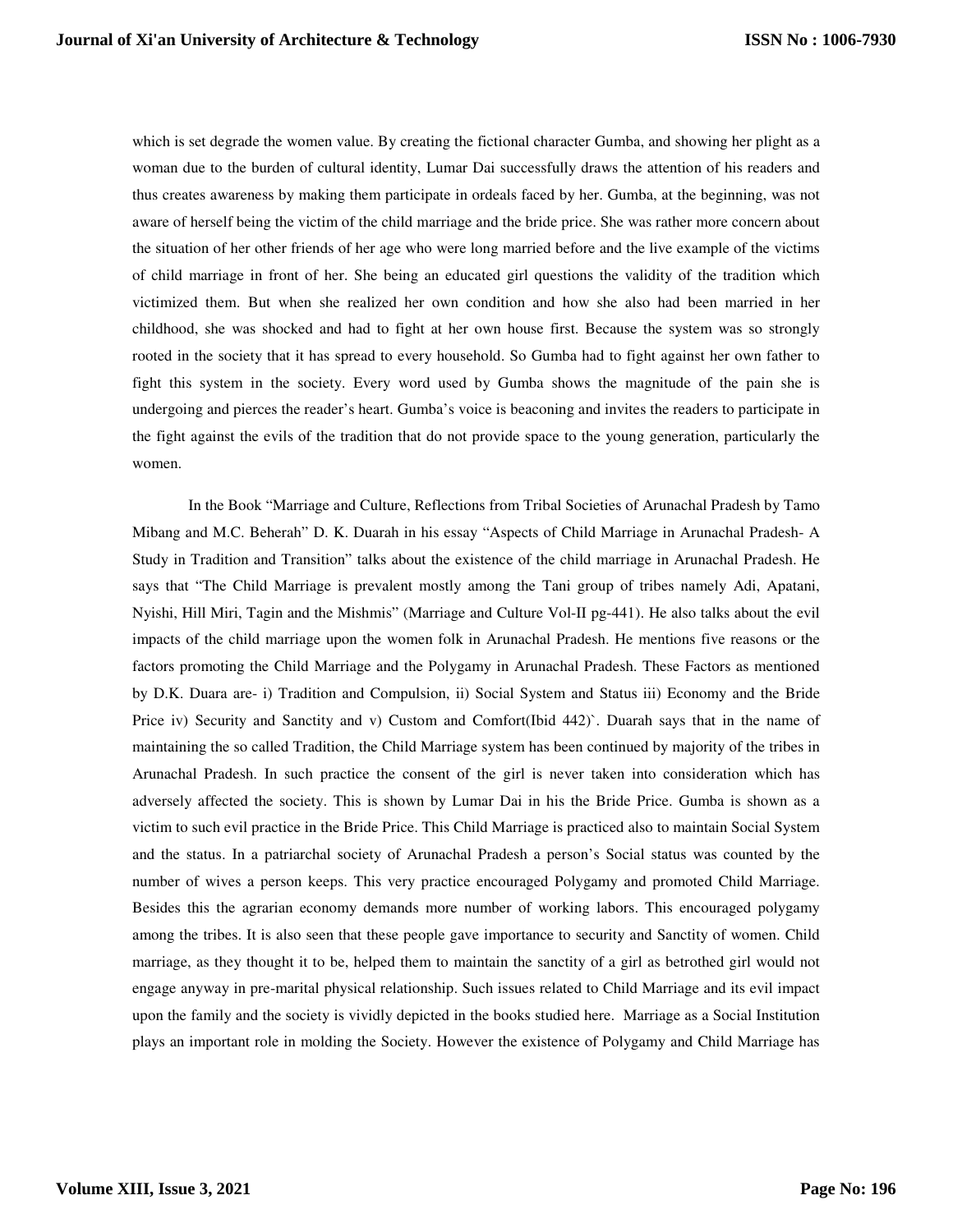an adverse effect on the society. The Bride Price is an important text where the Protagonist has to fight at home first against such evils of child marriage. This shows how deeply it has rooted in the society.

The traditional practice of taking bride price was much prevalent among the Adi People of Arunachal Pradesh. The worse part with this practice was the practice of child marriage. Lumar Dai, in his "The Bride Price", makes an attempt to depict the resisting voice of women through the character of Gumba, the daughter of Kargum. Gumba, perhaps is the first fictional women to question the "Child Marriage" system. The conversation of Yeter, Jamai and Yabam with Gumba, the three fictional women who have been the victim of Child Marriage, reveals the agony of Child Marriage. They were all victims of the customs of Child marriage. When Gumba expressed her desire to pursue higher studies Yabam sighed deeply and said "we are rotting here in the village." Jamai too expressed her anger saying- "I get angry with people like my father when I think of all these things. If my father had not sold me in my childhood, I too could have gone to school like you" (Price of Bride, writing from N.E. page- 6) Libam also expressed her dissatisfaction of the existing Tradition and the Customs saying-"Although I haven't been sold in my childhood, still I can't accept this customs". (Price of Bride, writing from N.E. pge- 6) Jamai asked Gumba- "Don't you know my story, Gumba? I had just finished my class eight exams when my father and the elders asked me to go to my husband's house. When I refused, they reported the matter to my husband's family and they in turn brought the matter to the people's court. It was decided there that I should be dragged by force to my husband's house and made to sleep with him. I ran away from my husband the next day. But, once more they caught me and did the same thing over and again. They locked me up in a separate room after that." (Price of Bride, writing from N.E. page- 6) A careful analysis of this conversation reveals how terrible the effects of such traditions and customs are upon the women. These Customs are arbitrarily imposed upon women. Jamai and Libam, other two girls of Gumba's age, too are angry with this custom of child marriage. There was no space for women's voice in the then Adi society. If someone tried to question the tradition, consequences are terrible. The expression made by the girls is very clear in this respect. Yeter reveals-"But if we complain about these customs, they threaten to break our teeth", (Lumar Dai-7)

Lumar Dai, as a first generation fiction writer, actively participated in the works of Social changes that the Land of the Rising Sun was undergoing through his writings. Tilottoma Misra, in her introduction to "The Oxford Anthology of Writings from North-East India" opines that Lumar Dai and Yeshe Dorjee Thongchi have sought to depict the sensitive questioning of the values represented by the traditional Institutions which give little space to the voices of the youth and particularly the women. Lumar Dai presents two types of women in his novella "The Bride Price". The First categories of Women are uneducated and have been bearing the burden of Social Institutions like the child marriage and the practice of bride price. Another category of women is the educated ones. Jamai, Libam and Yeter belong to the first category of women who have been the victims of child marriage. They witness the brutality of the child marriage and the impact of the taking of bride price. The other group of women was the one who came under the influence of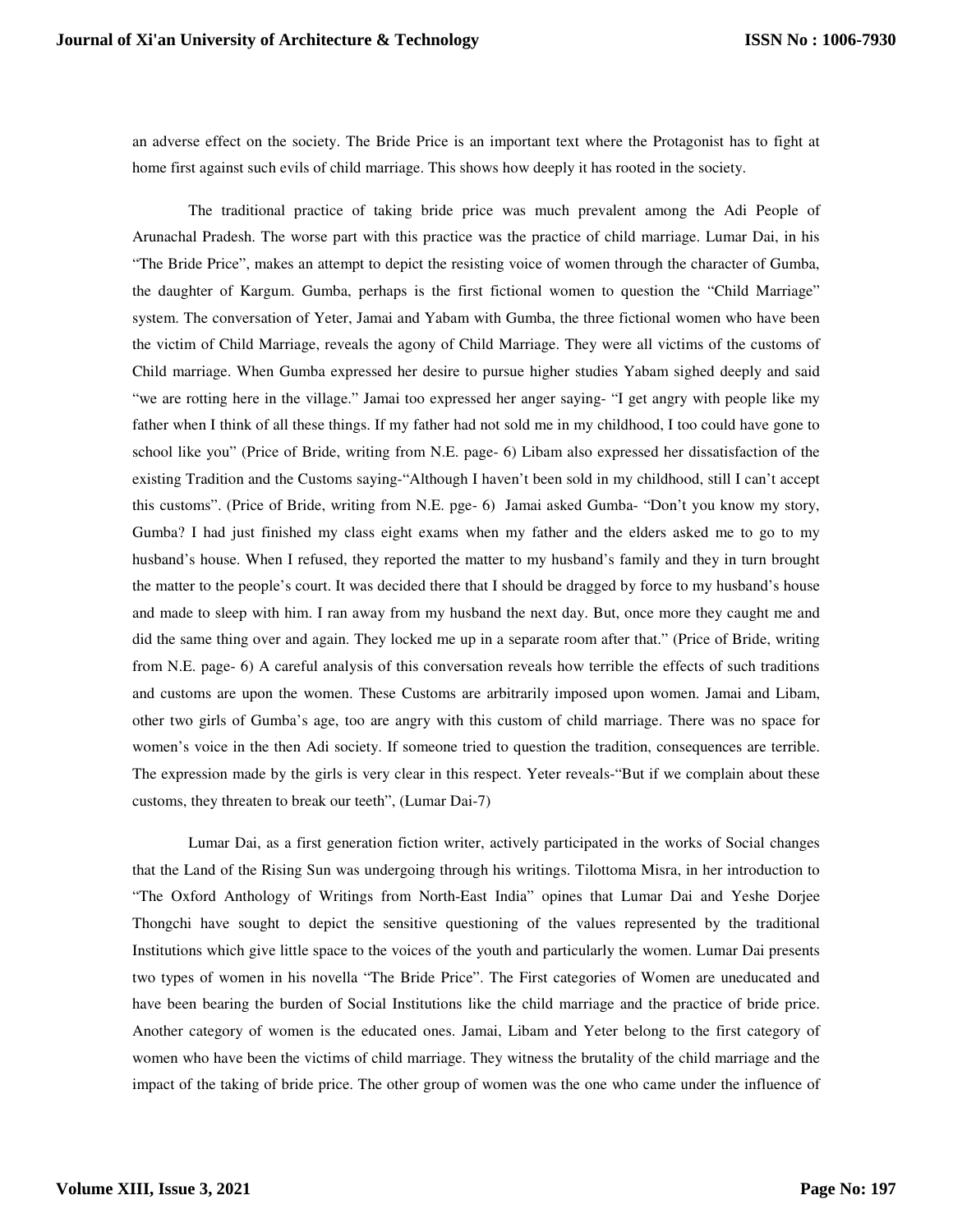modern education system. With the spread of modern education in Arunachal Pradesh, a section of educated women was born who could not but protest the existing evil practices of the society like polygamy and child marriage. Lumar Dai presents the character of Gumba in his "The Bride Price" who began to question the validity of the Tradition and the Cultures which does not provide space to women. Gumba belong to the educated section of the women. Gumba's questioning of the Tradition of her society is explicitly shown in the novel. Gumba, until she discovered herself being sold as a child, was worried only about the conditions of her friends. Seeing the helpless condition of her friends, Gumba remarked- "Men consider women to be their private property. When a girl is born, they think that they have acquired another piece of property. This customs of trading with the girls must be done away with".(Lumar Dai- pge 7) These quotes vividly reveals the emergence of a new trend in Adi Society, where the aged-old Tradition is being questioned. The conversation of the female characters in the novel reveals how badly the so called Tradition affected them. Their lives were completely ruined and they expressed their feeling of suffocation under these Traditional practices. Gumba, being an educated girl, came into contact with the outside world in her hostel. She has broader mind now and began to look at things differently. She is shown as one determined to change the existing Social Customs or the Tradition of Child Marriage, Polygamy and the taking of Bride Price. But she was not free from this Tradition too. She was unaware of her being sold to somebody about who she knew nothing. When she came to know about this she was thunderstruck and was utterly puzzled. The argument between Gumba and Kargum is structurally given to show the agony faced by a woman due to the Traditional Customs of the Society and at the same time the evils of patriarchal domination. Gumba asks her father- "Father, tell me frankly, when did you sell me and at what price?"(Lumar Dai, pge-8) Kargum's reply to his daughter is very significant in this respect. Kargum just tried to show his patriarchal domination. He tries to put down his daughter's voice. He shouted at his daughter thus-"Will you keep quiet?" But Gumba protested against his father saying-"I won't. It is important for me to know when and how I was married". But her father Krgum was very adamant in his opinion and says-"You have been sold. That's all. There is nothing more to say on this. You have no right to say a word on this matter". Then Gumba asked her father bitterly- "That means I am somebody's slave?" To this Kargum's reply is very patriarchal-"Yes, exactly". (Lumar Dai, pge-8) From this conversation, we as readers are made to feel the emotions of Gumba. Gumba is an educated girl and she questions the existing norms of society, particularly the child marriage, where a woman has no voice and choice but has to follow the system blindly without any question. Gumba was sold at an age when she was just a child. She did not remember anything about it. Gumba struggles to recall the incident of her wedding. But she could not. Anyone who reads it is made to feel and ponder upon the evils of such practices where only a section of society, in most of the cases, the women, becomes victim.

Lumar Dai, through his "Koinar Mullya" translated as "The Bride Price" by Tilottoma Misra, shows how the Tradition affects the lives of women in a patriarchal society through the introduction of the institution of marriage. Through the representation of the gravity of evil impact of Traditional Social Customs like child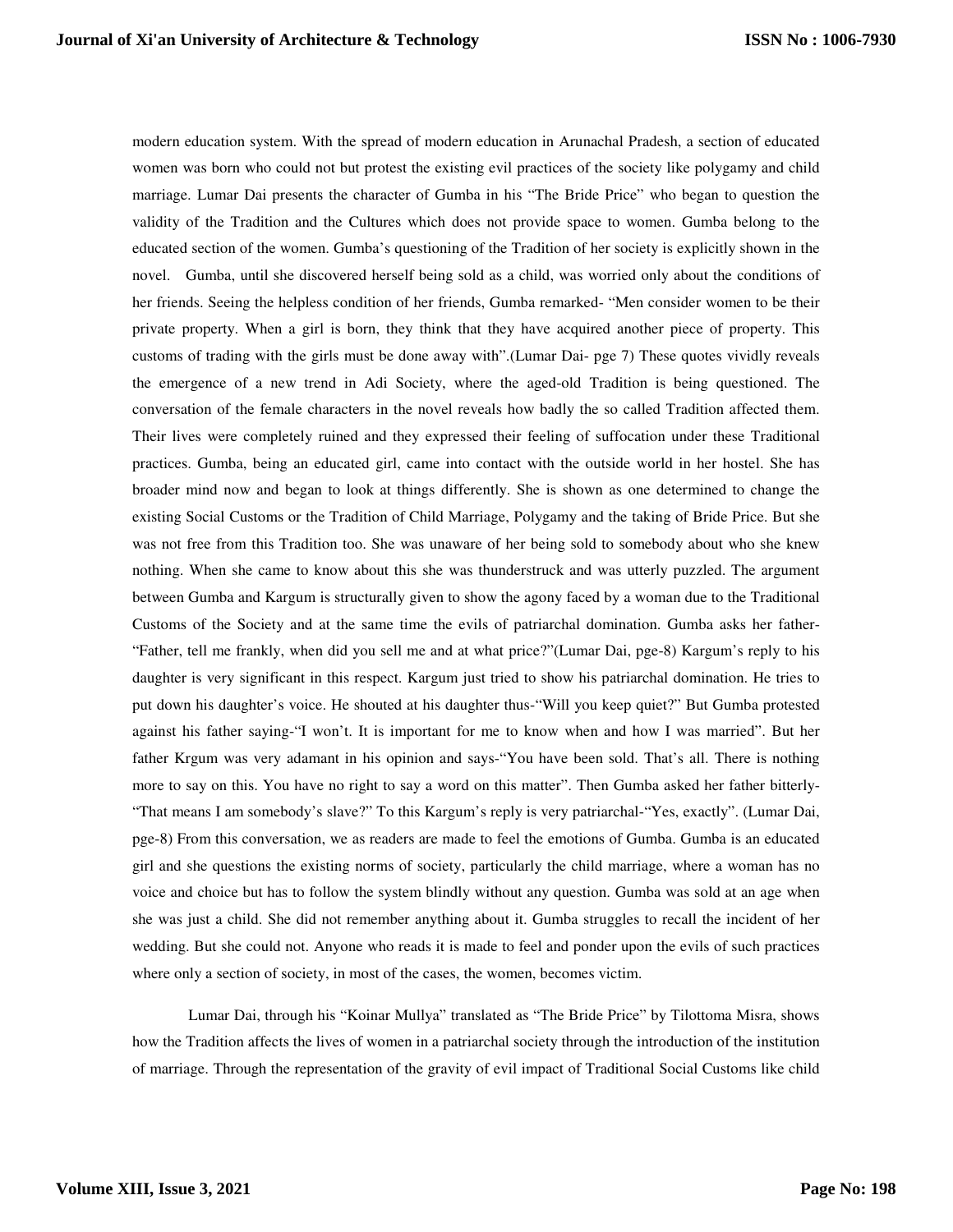marriage and exchange of "Bride Price" upon the women characters like Gumba and her friends in "Koinar Mulliya", Lumar Dai perhaps tried to appeal the Adi Society to do away with evils of their aged old tradition and negotiate themselves to the call of modernity giving the women voice and choice of their own. The arguments and the conversations of Kargum and his daughter Gumba, the main protagonist, is of very significant reference for understanding the evil impacts of the Tradition and Customs upon the women. Lumar Dai presents Kargum as the uneducated person who strongly adheres to the age-old tradition of accepting "Bride Price". The opening lines of the novel shows how Kargum tries to recount the year he sold Gumba to Mindak as the wife of his son Dakto in her childhood. Gumba, on the other hand, represents the educated section of womenfolk who raises her voice against such tradition of child marriage and evils of bride price. Gumba was at first worried about the conditions of her friends like Jamai, Libam and Yeter, the victims of the Tradition and the Customs of the Adi Community. Gumba was much surprised to know that she had already been sold to someone she knew nothing in her childhood which she hardly remembers anything. She was forced to leave her studies and send to her husband's house immediately. This was unacceptable for Gumba. According to the Traditional Social Customs of the Adis, selling and buying a girl is a part of the marriage tradition. As per this tradition or the customary practice Gumba's marriage is fixed long back in her childhood to Mindak's son Dakto. Gumba is sold for five mithuns, seven cows, eleven brass dishes, six bowls and three thousand rupees in cash as bride price. It seems like never heard before, but that's the truth and women are the victim of this evil custom of child marriage and accepting bride price. Lumar Dai seem to reform this Custom through the representation of the agonies of the women. Gumba's protesting voice is a message for every reader to think upon the validity of the traditions like child marriage and selling their daughters for bride price. The evils of the tradition are so much rooted in the Adi society that Gumba has to fight against her own father at home and the Society in presence of the elders. Gumba tells her father-"You can tie up my body, but not my mind". (Price of Bride, Misra, pge-10) This arguments made by Gumba against her father clearly indicates how terrible it is for a women to undergo such a bitter experience of the custom of child marriage where a woman's consent is never taken into consideration. The experience of Gumba is not a single instance. Before Gumba, Jamai, Libam and Yeter have already undergone theses horrible experiences of the customs of child marriage and bride price. Lumar Dai, thus presents the evil impacts of the child marriage and the acceptance of the bride price existing among the Adi Community as a Social custom. The bitter experience of Gumba is representative. Other girls like Jamai, Libam and Yeter are already victim to this evil social customs. There might be many others whose agony have not yet been told or are not allowed to tell their story. This practice of child marriage and the Bride Price particularly hampered the lives of the women. But the real impact is felt by the entire community itself as it hinders the women education and the progress of the society in general. Women form the half of any society. If the woman of a particular society is left behind at the cost of our Tradition and age-old social customs, it really affects the progress of a society.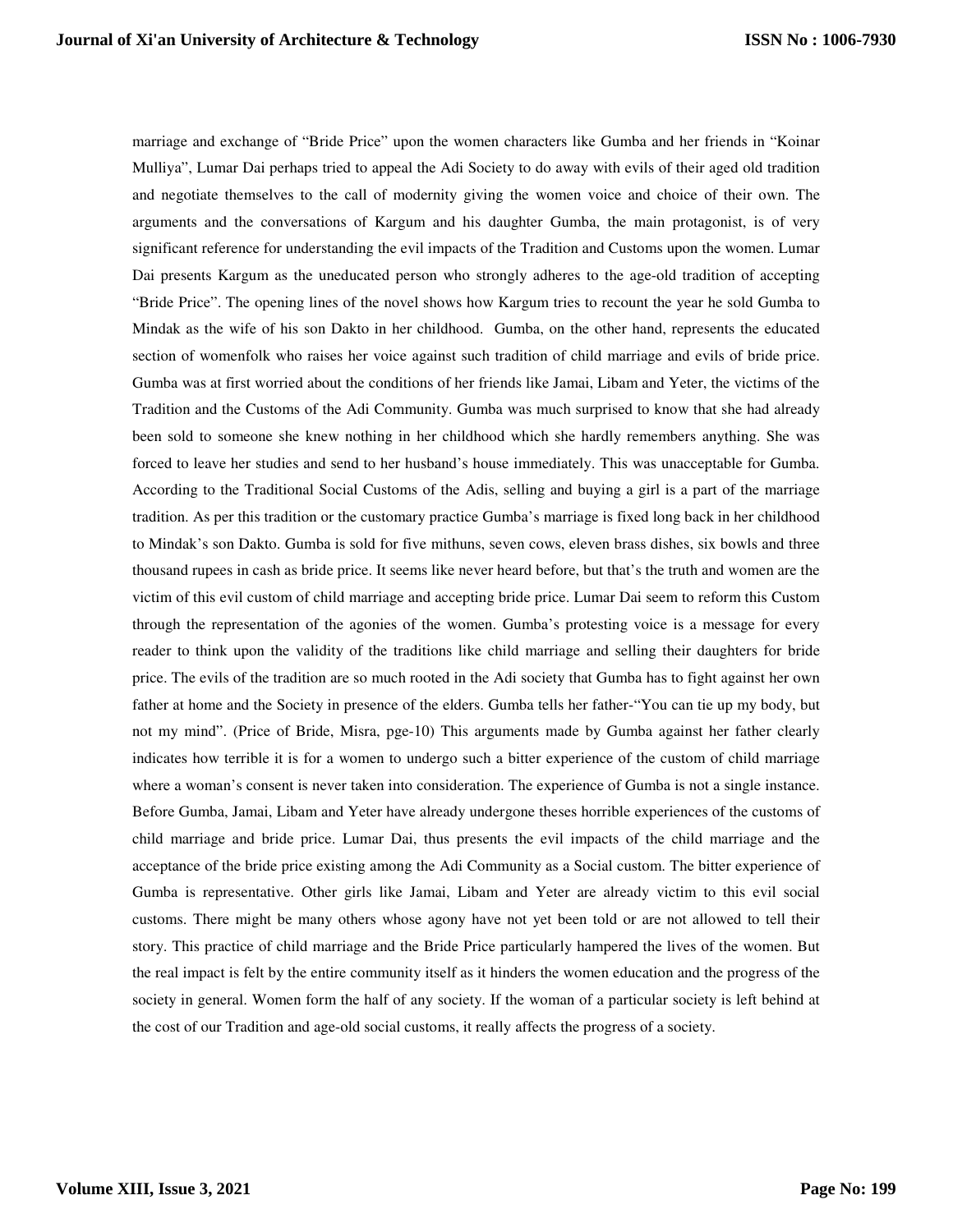A careful analysis of Lumar Dai's other novels such as "Paharor Xile Xile"(1961), "Prithivir Hanhi",(1963), "Mon Aru Mon"(1968) and posthumously published "Uppar Mahal"(2003), exhibits Lumar Dai's idea of representing the women discrimination at different stages or periods of Adi civilization. His novels reveal how at different times, women in Adi Society, underwent discrimination with different magnitude. In his first novel "Paharor Xile Xile", besides depicting the rich Cultural Heritage of the Adi's, Dai also tries to reveal the plights of Adi women. The existence of the practice of Slavery System among the Adis is reflected here. Being a close observer of the Society, Dai witnessed the evils of the existing slavery system of the then Adi Society. Bati, the protagonist of the novel, is born in a slave family. He saw that the persons born in a slave family is always considered as inferior. And if the person is a woman like 'Bati' of the novel, she suffers twice. Bati was very conscious about this. She knew that she comes of a slave family and therefore, she cannot think of marrying a boy from non-slave family. In being a slave's daughter she is twice deprived. Realizing this Bati rejects Jalam's love time and again. Jalam comes of a good family, whose father is a Gaoburha, or the village chief. Jalam's father Bijon is against their marriage. Because Bijon thinks that his son marrying a girl from slave family will degrade his family's status. Jalam, is shown as trying to breach this barrier of social discrimination and marries Bati in spite of all odds. In the novel, Dai shows that this marriage, however, could not raise the status of Bati in the society. She is rather blamed for every misfortune that befell in the family. Bati was considered as the cause of bad luck in the family. She was even regarded responsible for the burning of the faddy field, which brought starvation in the family. At the end even her own husband disowns her as the cause of all the misfortunes in the family. Bati does not raise her voice against her but silently suffers all the pain and the tortures. Thus Bati suffers more because she is a woman and all the more she comes of a slave family. So no one comes forward to talk in favour of her. Thus Lumar Dai, in his first novel, shows how Bati, suffers more only because she is a slave girl. Had Bati been not a slave girl she would not have suffered that much. She is an example of a typical suppressed woman who just silently bears the discrimination.

In another novel "Prithibir Hanhi"(1963), Dai shows the character of Kardug, the fictional protagonist, as the very representative of the patriarchal set up of the Adi Society. Kardug, in the novel, takes the help of Kebang, the highest judicial institution of the Adi's, to humiliate Gasi, his betrothed wife on the suspect oh having illicit affairs with Bangkong. But his hidden motive was to free himself of Gasi and spread rumour against her and marry Liyi, whom he longed for secretly. When Liyi reveals Kardug's dirty game of deceiving innocent Gasi infont of the *Kebang*, Kardug gives Liyi a fatal blow and kills her in the very presence of the Kebang. Here Kardug is presented as a man having no respect for women. He considers women of very low esteem. In other words Kardug is a true representative of the patriarchal set up of the Adi Society. Otherwise Kardug would not have the courage to behave so harshly upon Gasi and Liyi. With regard to the role of women in a Kebang, Dr. Tai Nyori, in his book History and Culture of The Adis, wrote- "Theoretically the Kebang is a democratic institution and all members of the village have to take part in it.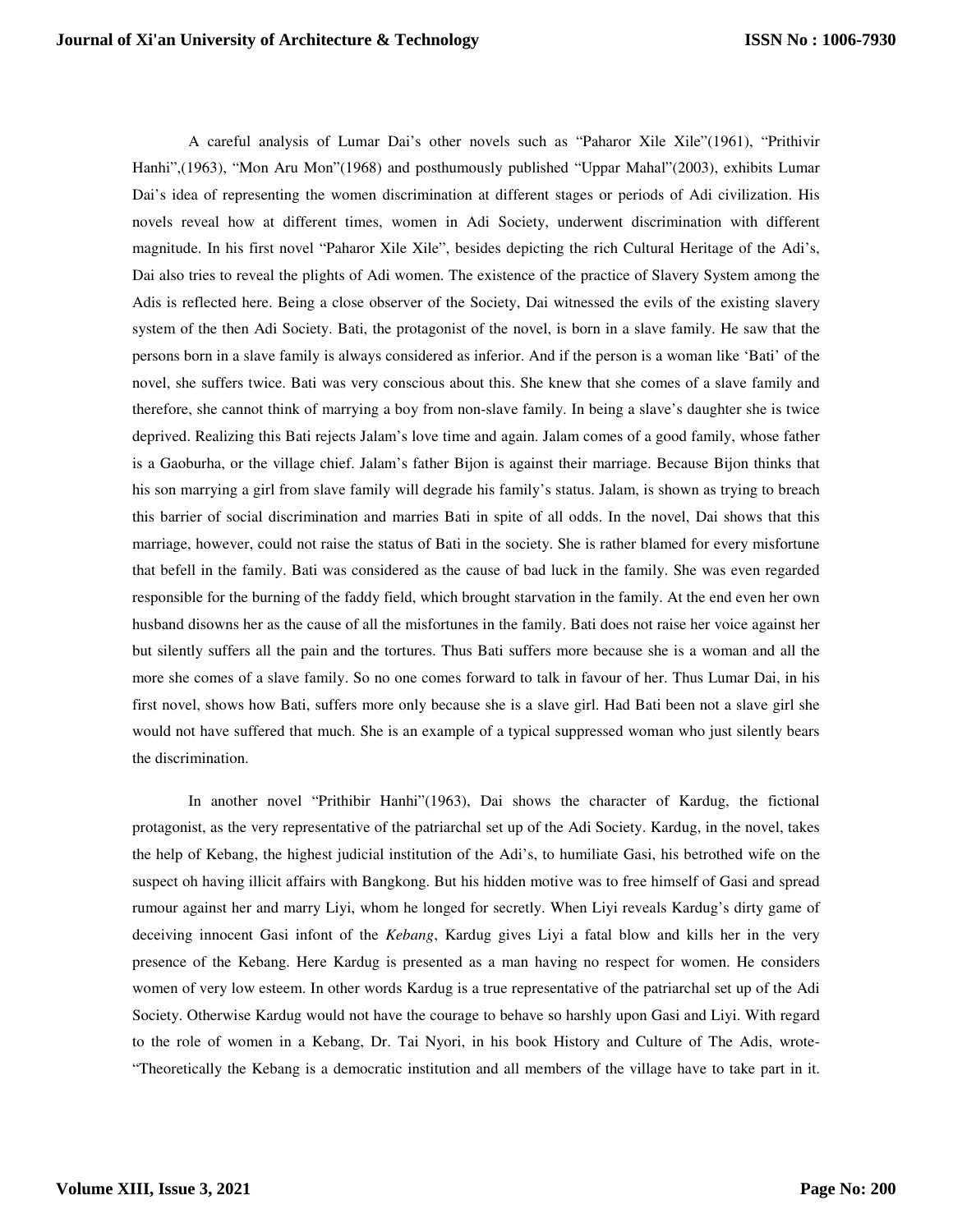Practically, however, the participation of women in the *Kebang* is very limited."(Dr. Tai Nyori, History and Culture of The Adis, pge-134) The reasons for not taking part by women in kebang are many. Some of them as mentioned by Dr. Nyori are- First, because of the traditional taboos that women undergo during their periods or during the child-birth in which they are not allowed to enter the *dere* or *the moshup*(assembly hall). Secondly, Adi Society is a patriarchal and patrilineal and therefore the role of male is always predominant in almost all spheres of life. Thirdly, the girl of a village after marriage go away to other clans in other villages, and in the same way, the women in the village always comes from outside. As such the Adi Consider that women are temporary members and they will not be able to keep the secrecy of the village, particularly in matters relating to inter-clan feuds (Dr. Tai Nyori, History and Culture of The Adis, pge-134). It was because of this that people like Kardug could behave in a public place like this upon women. Lumar Dai, thus carefully shows through his writings the patriarchal nature of the Adi Society, where women seem to have little space for voice and choice.

In the novel Upar Mahal,( posthumously published in 2003) Lumar Dai presents the corrupt high class society of Arunachal Pradesh. This novel is different from the other novels published earlier in his life. Here the author tries to show, how in an educated society people use money, mind and power for evil purposes. Jalam, the main protagonist of the novel, is a graduate and represents the contemporary educated section of the society. However after entry into the politics Jalam becomes very corrupt person and becomes a womanizer. He takes advantage of the dumb girl Yabin and involves in a physical relationship with the helpless poor dumb girl. He also impregnates Drema, his friend Sonam's sister, as a result Drema gives birth to a child. Jalam also is seen misusing his power as a home minister. Jalam kills Yaka with the help of doctors as she bore him a child. Thus, to hide his crime, he misuses his money and power. In this novel too the victims were mostly women. Jalam uses women for his physical needs only. This is injustice and a crime against women. However, Jalam succeeds in committing crime against women one after the other because he belongs to the privilege class of the society, the patriarchy. Jalam also kills Tayer, Yaka's brother-in-law in the police custody and makes it a suicide case just to hide his crime. A careful sequential analysis of Dai's novels reveals that men used women down the ages for his personal gains only in most cases. Dai, in his first novel "Paharor Xile Xile" shows how women suffered twice in being a slave's daughter. Bati, the slave's daughter was an uneducated girl and silently undergoes the ordeals of women sufferings. In "Prithbir Hanhi", his second novel, Dai shows the plight of Gasi and Liyi who were the victims of Kardug's evil designs. Here too the author tried to show how uneducated women became more prone to the male domination. Because in his fourth novel "The Koinar Muliya" or "The Bride Price" Lumar Dai introduces an educated female protagonist, who begins to question the age-old tradition of Child marriage and the process of giving and accepting bride price in Adi Society. Gumba, the protagonist of the novel succeeds in fighting the tradition and seemed to show the victory of women over tradition. Because she made the Kebang realize the evils of the tradition of child marriage and bride price in the novel. She was freed from the bondage of the child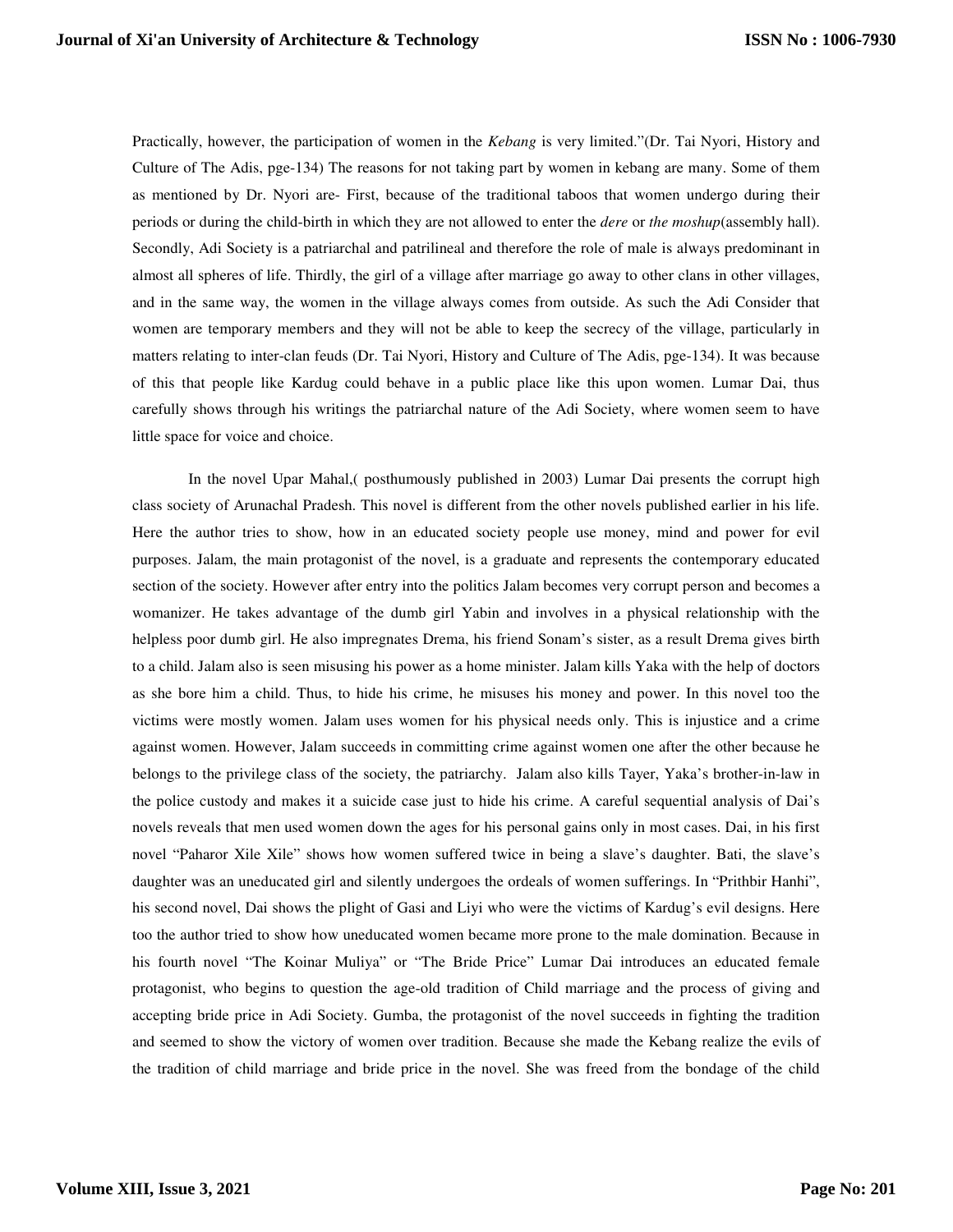marriage in the novel, thus giving some relief to women in the society. However, his last novel again shows how women became the victims of the evil designs of men in a progressive educated society of Arunachal Pradesh even in contemporary times. Here the author shows how the patriarchal mechanism helps the evil minded people to materialize their hidden motive. Here example may be made of Kardug, the fictional character of the novel Prithibir Hanhi, where he uses the Kebang to materialize his hidden motive of having Liyi as wife instead of Gasi, his betrothed wife.

Lumar Dai's "Koinar Muliya" is the best example of women resistance in a patriarchal Adi Society of Arunachal Pradesh. Being a woman her fight for her right and freedom of voice and choice begins at home. Gumba's father is the representative of patriarchal social set up of the Adi Society. Her concern for her fellow women in the novel about the evil impact of the child marriage is a true representation of women fighting for their rights. Gumba herself, being the victim of the tradition of child marriage makes it more clear about plight of the women under such Tradition and Customary laws. Lumar Dai, himself was against such evil traditional practices and so he created a fictional world where he provides women a platform to question the tradition and the other Customs of her society. In reality Gumba might not have that much liberty to fight for her rights. Hence Lumar Dai shows how terribly Gumba suffered under so called tradition and the customs. He also shows how Gumba had to fight against her own father first and then the society in the Kebang. The success of Gumba in getting freed from the bondage of child marriage is a good sign for the entire womenfolk of Arunachal Pradesh. Hence, the novel The Price of Bride may be read as feminist text representing the north eastern region of India where women becomes the victim of many traditions and customs, where women are imposed upon with the burden of bearing the flag of so called Cultural Identity. The importance of Lumar Dai and his works lies in his endeavor to uplift the youth of his land. He particularly tried to uplift the women and provide them space to raise their voice through the medium of literature.

## References:-

- i) Misra, Tilotoma. "The Oxford Anthology of Writings from North-East India", Fiction, Oxford, 2011.
- ii) Dai, Lumar. "Prithivir Hanhi", Gwahati: Bani Mandir, 2004.
- iii) Dai, Lumar. "Paharor Xhile Xhile", Guwahati: Bani Mandir, 2004.
- iv) Dr. Tai, Nyori. "History of The Adis" New Delhi, Omsons Publications, 1993.
- v) Chowdhury, J.N. "The Tribal Culture and History of Arunachal Pradesh", New Delhi, Omsons Publications. 1990.
- vi) Nath, J. "Cultural Heritage of Tribal Societies Vol-1(The Adis)", New Delhi, Omsons Publications, 2000.
- vii) T. Mibang. "Social Change in Arunachal Pradesh", New Delhi, Omsons Publicatios, 1994.